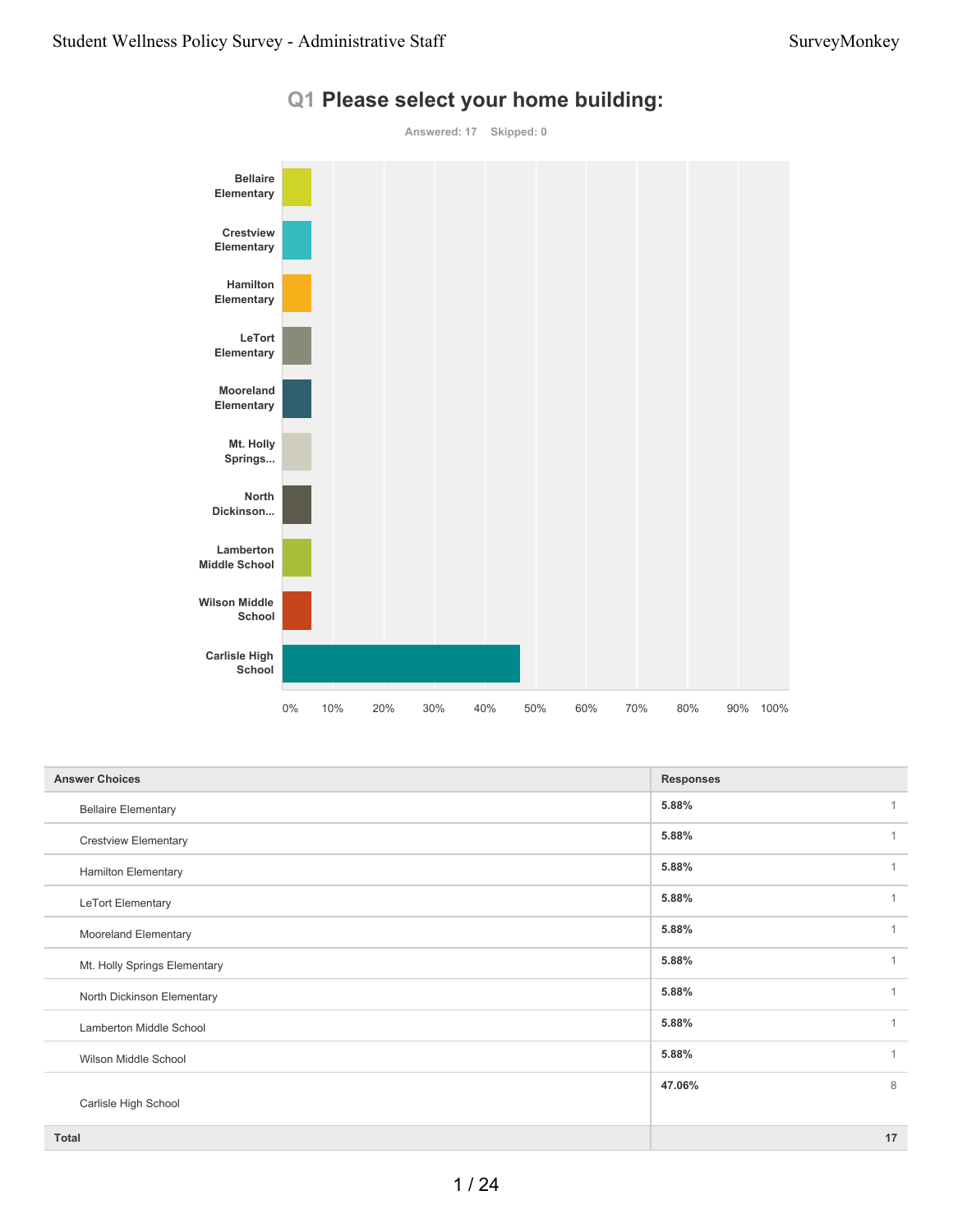# **Q2 Please select one of the following that best describes your position in the district.**



| <b>Answer Choices</b>      | <b>Responses</b> |                |
|----------------------------|------------------|----------------|
| Principal                  | 52.94%           | 9              |
| <b>Assistant Principal</b> | 23.53%           | $\overline{4}$ |
| Program Chair/Head Teacher | 23.53%           | $\overline{4}$ |
| <b>Total</b>               |                  | 17             |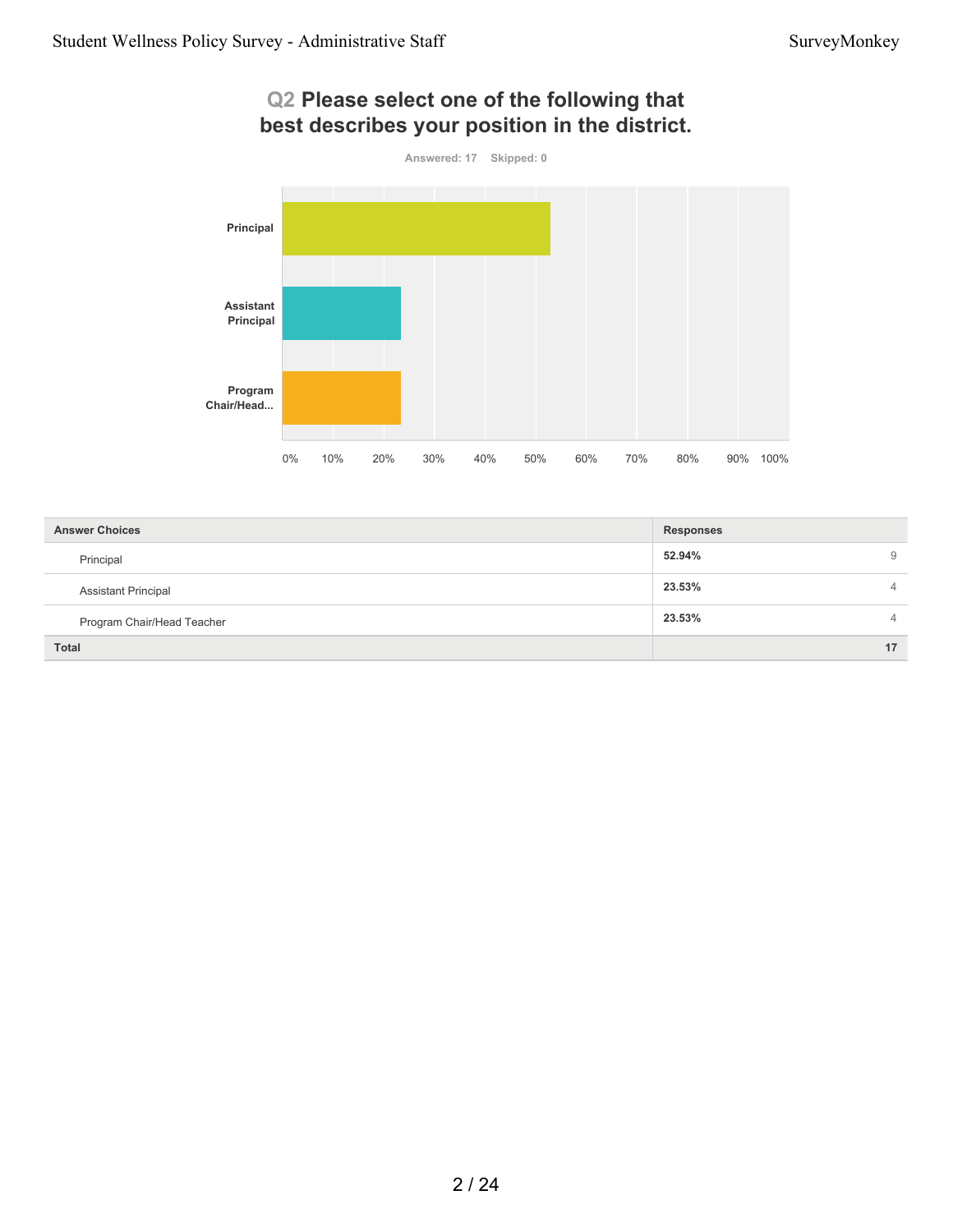# **Q3 I am aware that the school district has a student wellness policy that sets physical education and nutrition standards/guidelines.**



| <b>Answer Choices</b>    | <b>Responses</b> |                |
|--------------------------|------------------|----------------|
| <b>Strongly Agree</b>    | 47.06%           | 8              |
| Agree                    | 52.94%           | 9              |
| <b>Disagree</b>          | $0.00\%$         | $\mathbf{0}$   |
| <b>Strongly Disagree</b> | $0.00\%$         | $\overline{0}$ |
| <b>Total</b>             |                  | 17             |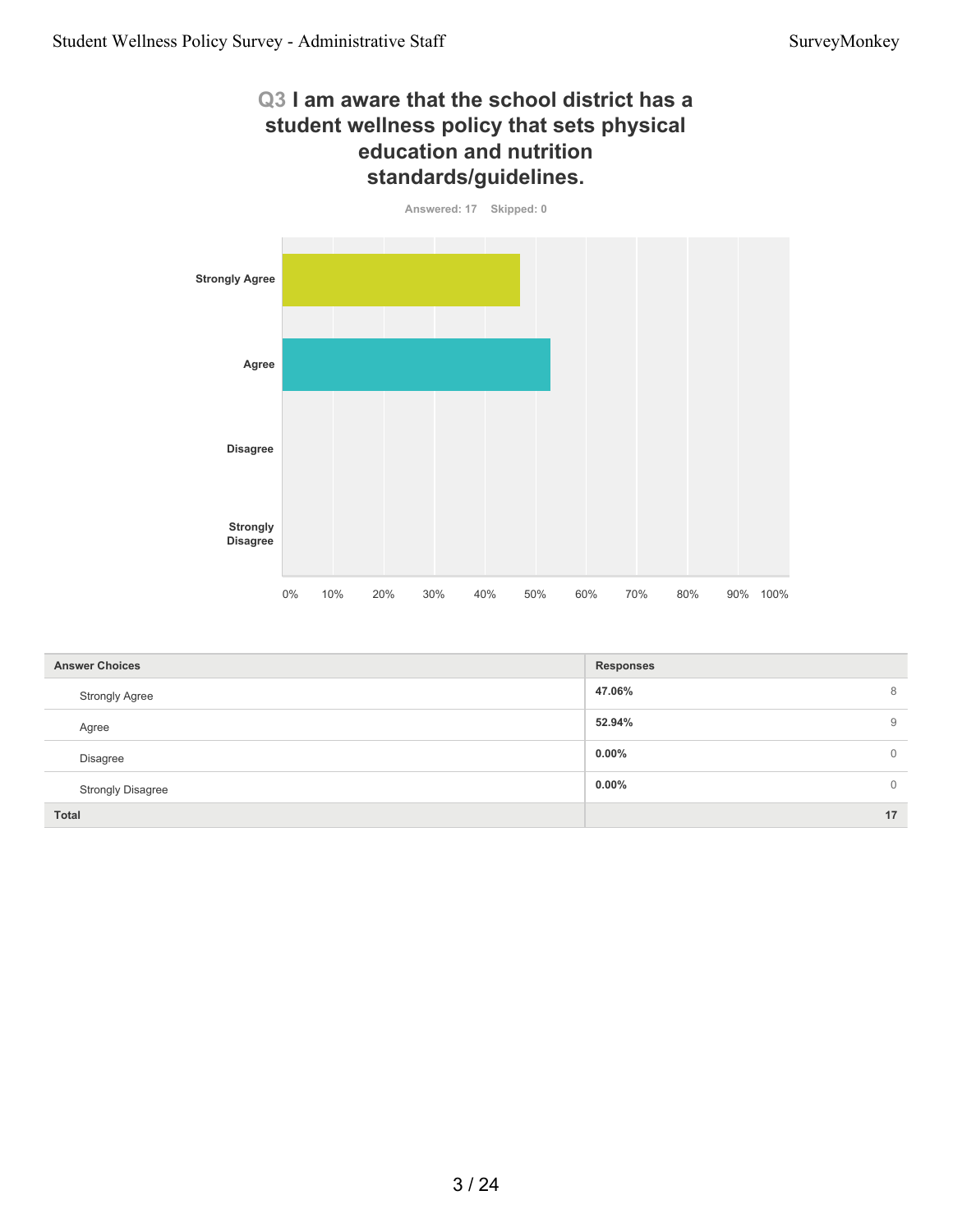

| <b>Answer Choices</b>    | <b>Responses</b>         |
|--------------------------|--------------------------|
| <b>Strongly Agree</b>    | 47.06%<br>8              |
| Agree                    | 47.06%<br>8              |
| Disagree                 | 5.88%                    |
| <b>Strongly Disagree</b> | $0.00\%$<br>$\mathbf{0}$ |
| <b>Total</b>             | 17                       |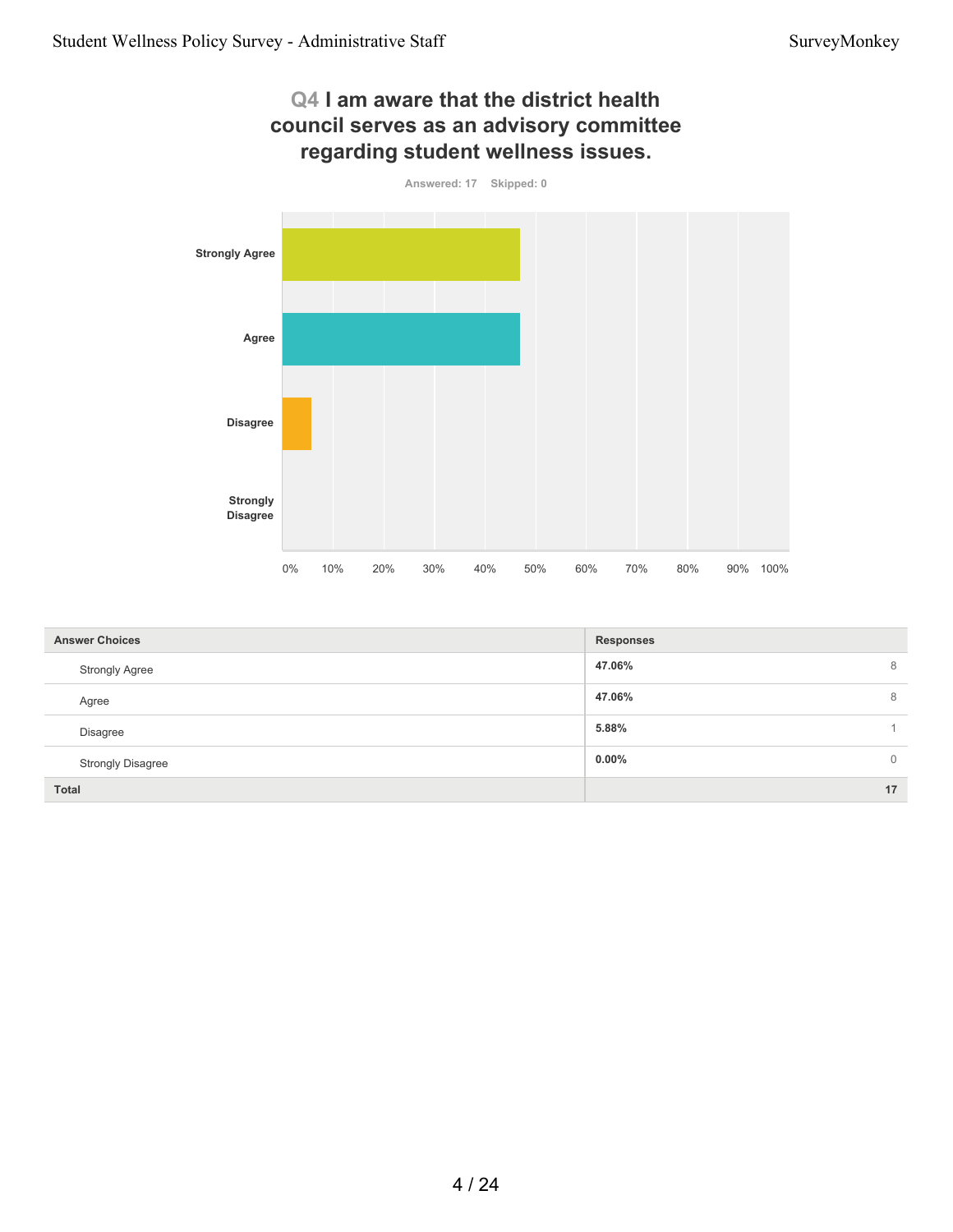#### **Q5 I am aware that the district health council supports the building and/or school health council efforts regarding student wellness.**



| <b>Answer Choices</b>    | <b>Responses</b>           |
|--------------------------|----------------------------|
| <b>Strongly Agree</b>    | 47.06%<br>8                |
| Agree                    | 47.06%<br>8                |
| <b>Disagree</b>          | 5.88%                      |
| <b>Strongly Disagree</b> | $0.00\%$<br>$\overline{0}$ |
| <b>Total</b>             | 17                         |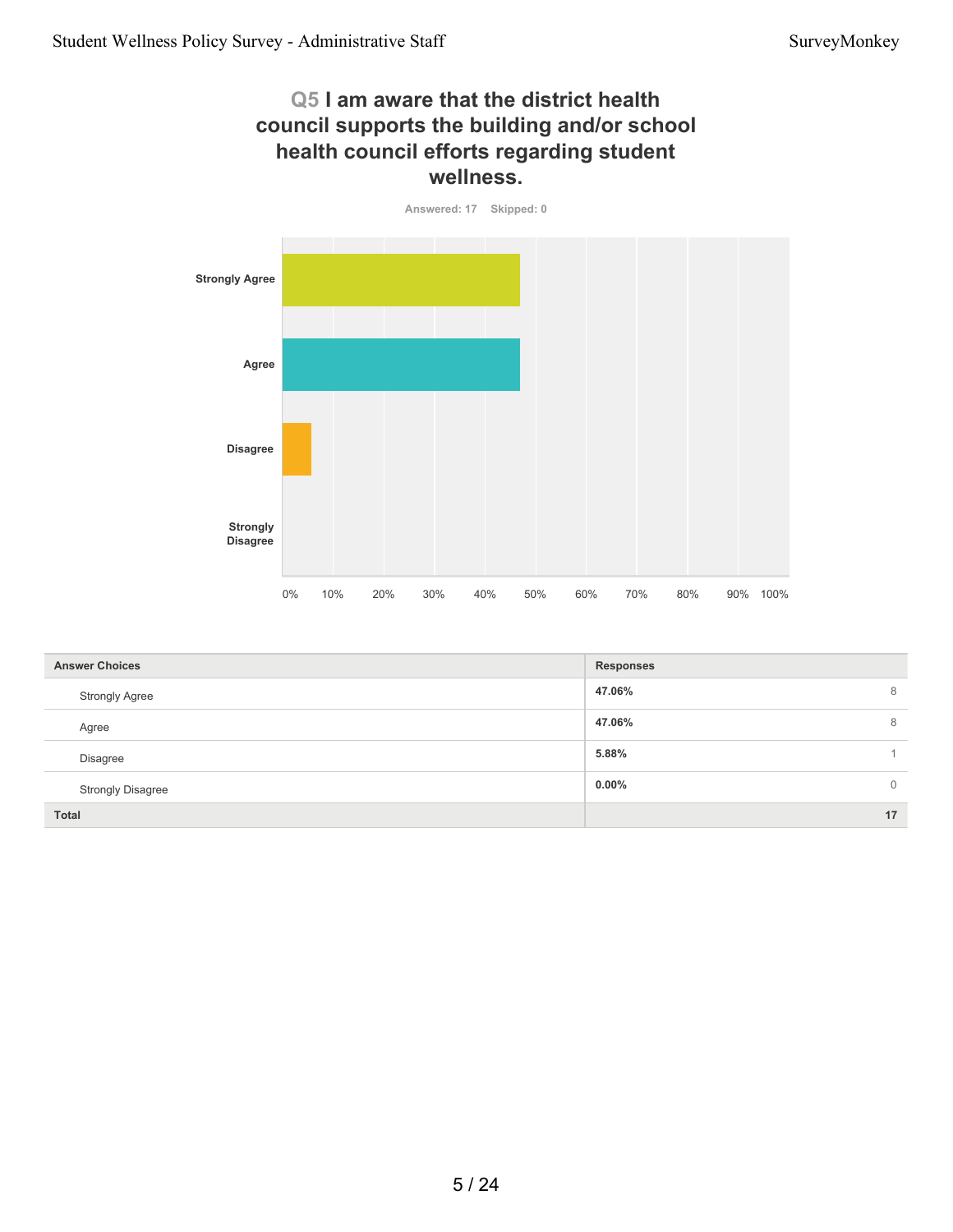

## **Q6 My building has an active school health council.**

| <b>Answer Choices</b>    | <b>Responses</b>         |
|--------------------------|--------------------------|
| <b>Strongly Agree</b>    | $0.00\%$<br>$\mathbf{0}$ |
| Agree                    | 8<br>50.00%              |
| Disagree                 | 50.00%<br>8              |
| <b>Strongly Disagree</b> | $0.00\%$<br>$\mathbf 0$  |
| <b>Total</b>             | 16                       |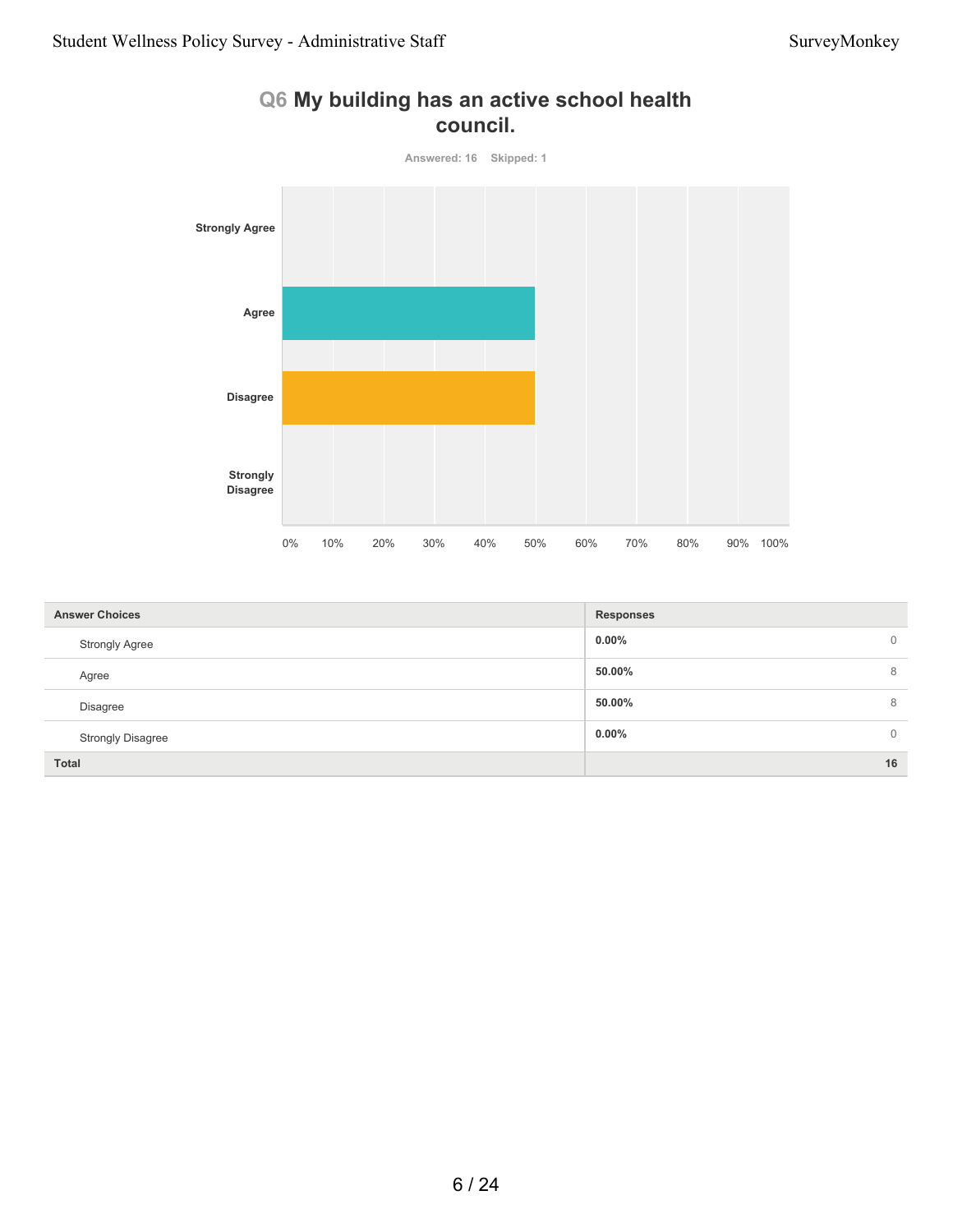# **Q7 Rate the extent to which activities sponsored by your building and/or school health council have impacted student nutrition and physical wellness with students.**



| <b>Answer Choices</b> | <b>Responses</b>    |
|-----------------------|---------------------|
| High Impact           | $0.00\%$<br>$\circ$ |
| Medium Impact         | 18.75%<br>3         |
| Low Impact            | 75.00%<br>12        |
| No Impact             | 6.25%               |
| Total                 | 16                  |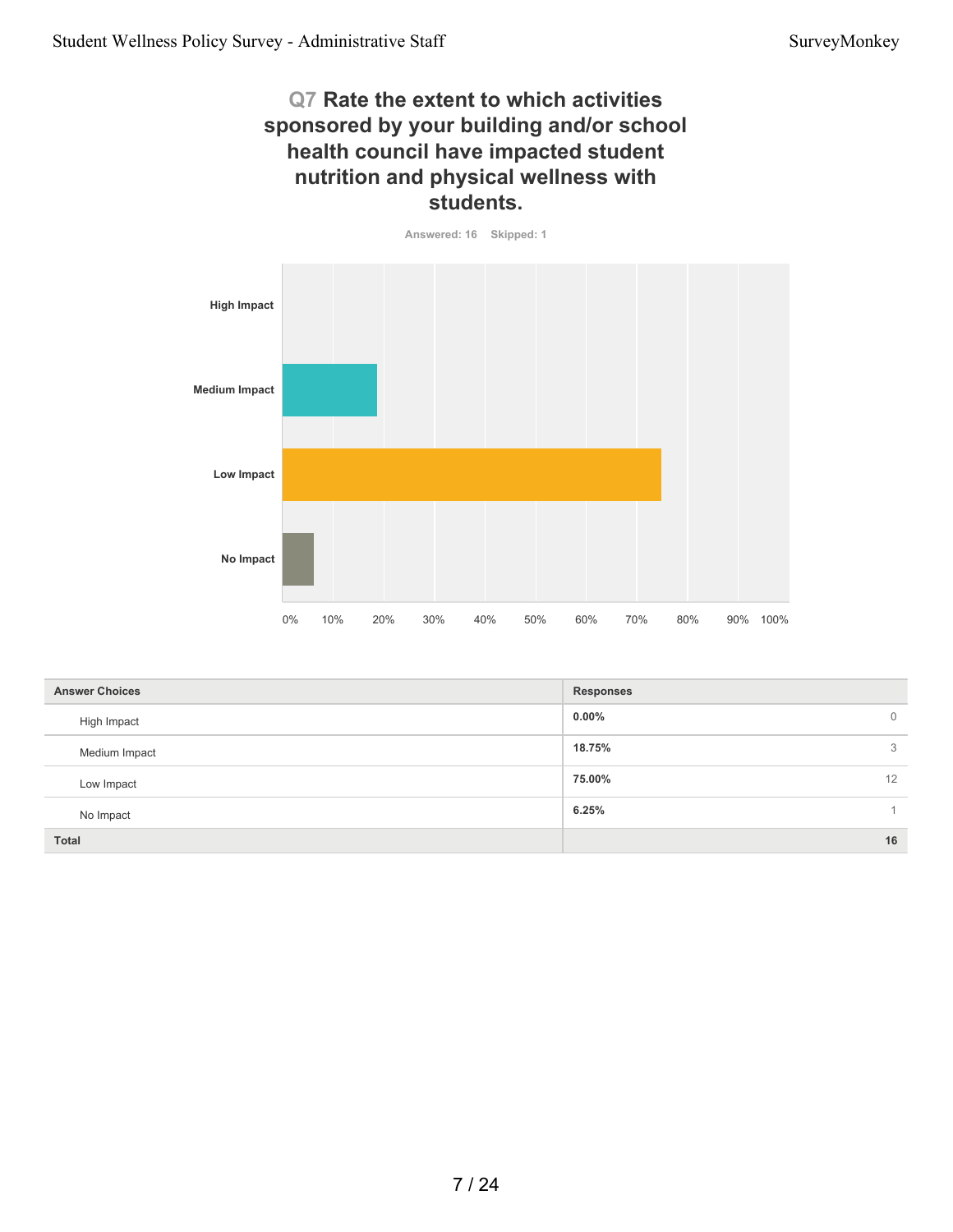#### **Q8 Rate the extent to which, on average, your building and/or school health council promotes health and wellness events and activities for students.**

**Answered: 16 Skipped: 1**



| <b>Answer Choices</b> | <b>Responses</b>           |
|-----------------------|----------------------------|
| Daily                 | 6.25%                      |
| Weekly                | 12.50%<br>$\overline{2}$   |
| Monthly               | 43.75%<br>$\overline{7}$   |
| Never                 | $0.00\%$<br>$\overline{0}$ |
| Don't Know            | 6<br>37.50%                |
| <b>Total</b>          | 16                         |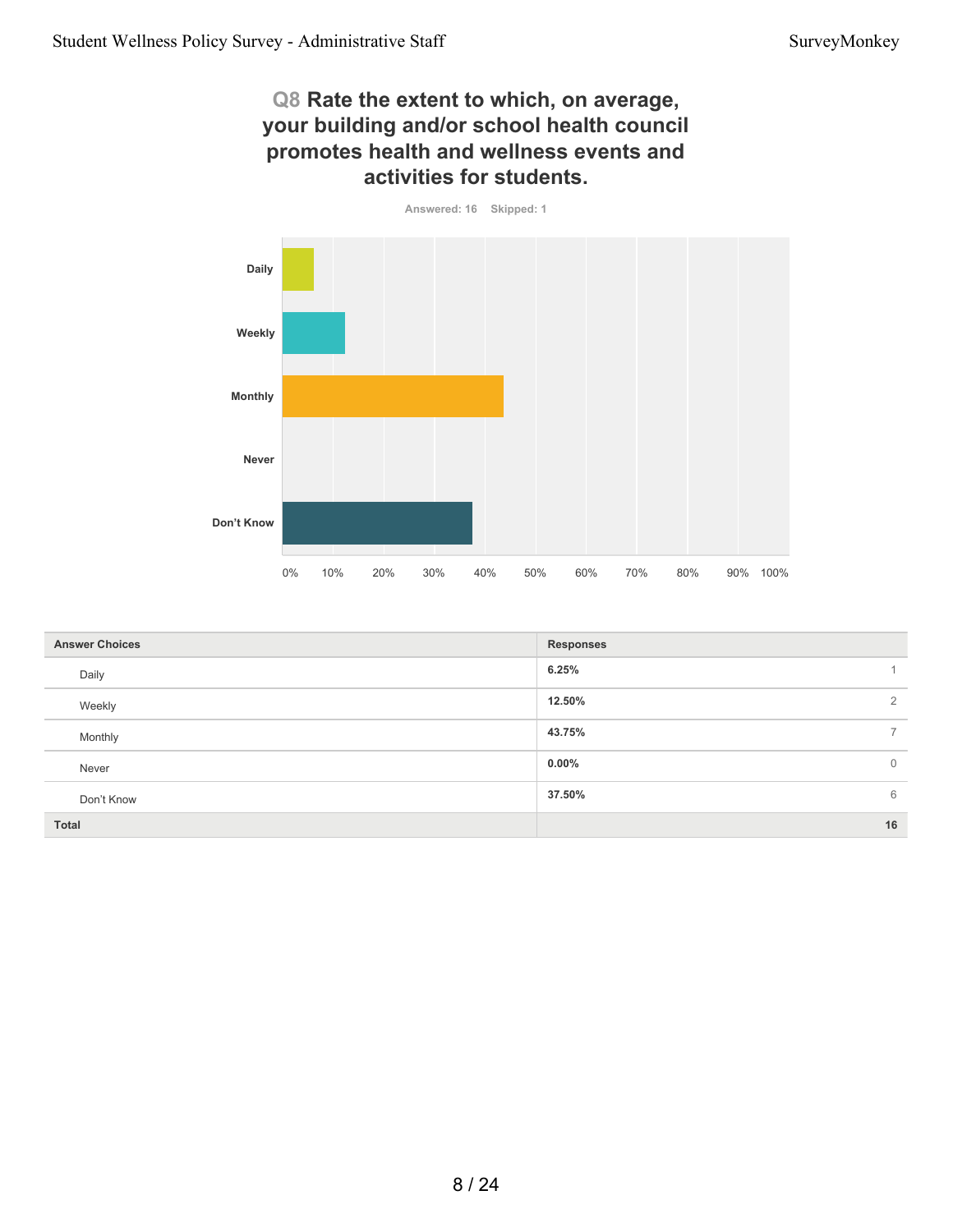

| <b>Answer Choices</b>        | <b>Responses</b>         |
|------------------------------|--------------------------|
| Food and Nutrition           | 28.57%<br>$\overline{4}$ |
| <b>Physical Activity</b>     | 9<br>64.29%              |
| $5 - 2 - 1 - 0$              | 7.14%<br>$\overline{1}$  |
| Take 10                      | 28.57%<br>$\overline{4}$ |
| <b>Water Consumption</b>     | 28.57%<br>$\overline{4}$ |
| <b>Brain Breaks</b>          | 5<br>35.71%              |
| <b>Mental Health Topics</b>  | 5<br>35.71%              |
| Other (please specify)       | 5<br>35.71%              |
| <b>Total Respondents: 14</b> |                          |

9 / 24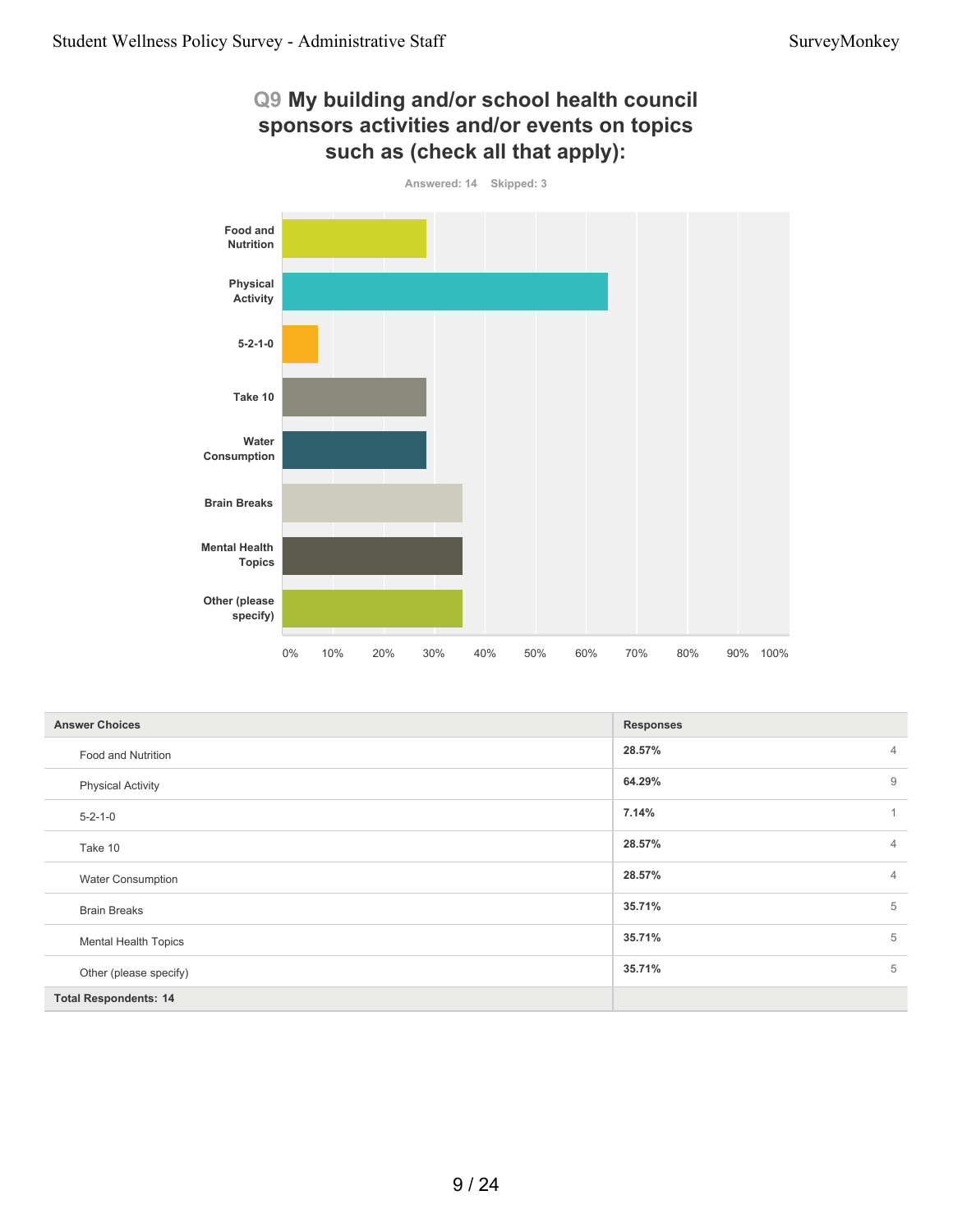**Q10 Rate the extent to which your building and/or your school health council provides opportunities for physical activity during the school day excluding physical education and passing time in the hallways:**



| <b>Answer Choices</b> | <b>Responses</b>         |
|-----------------------|--------------------------|
| Daily                 | 37.50%<br>6              |
| Weekly                | 12.50%<br>2              |
| Monthly               | 6.25%                    |
| Never                 | 18.75%<br>3              |
| Don't Know            | 25.00%<br>$\overline{4}$ |
| Total                 | 16                       |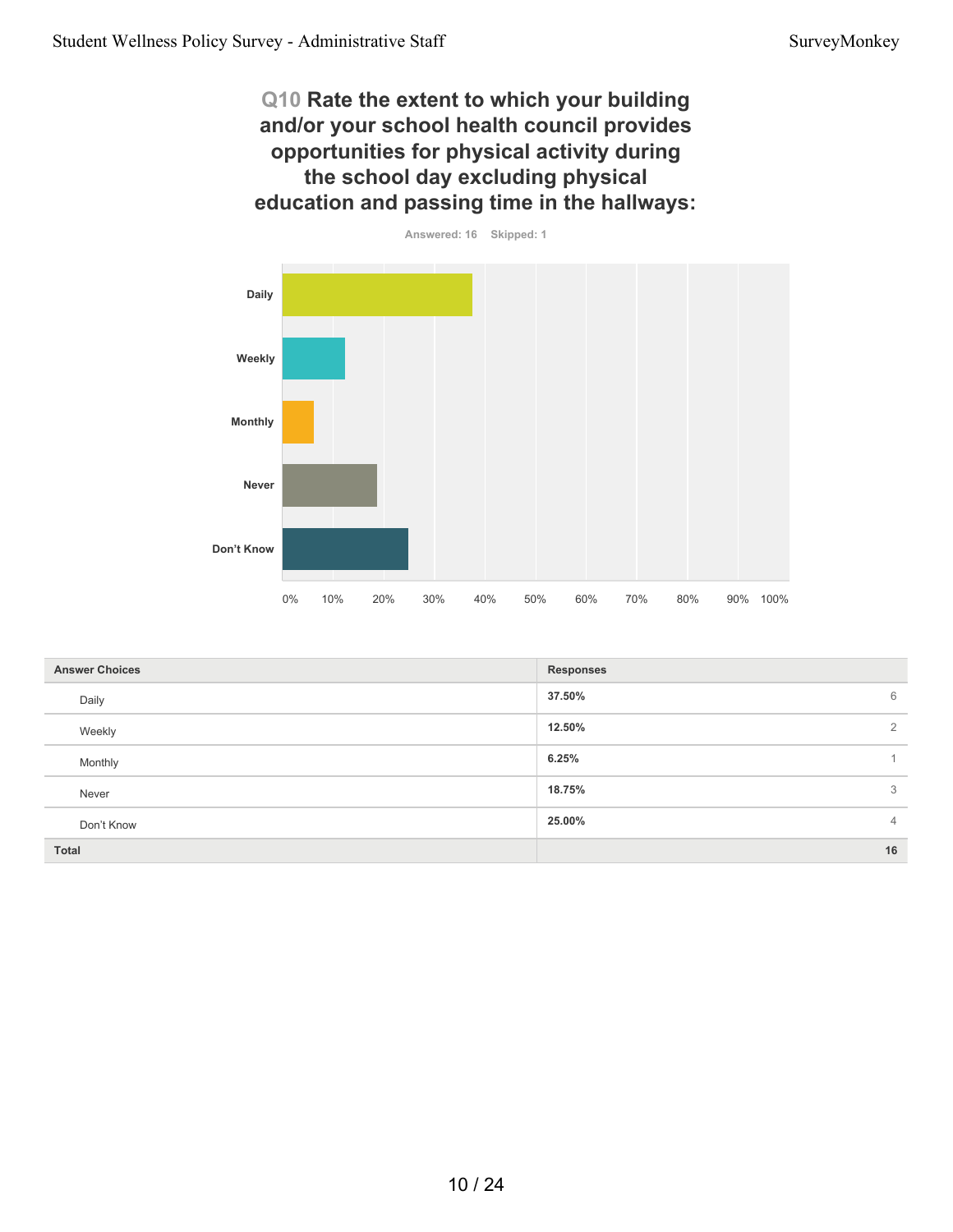# **Q11 Identify all the ways your building and/or school health council promotes healthy eating habits to students (check all that apply):**



| <b>Answer Choices</b>               | <b>Responses</b> |                |
|-------------------------------------|------------------|----------------|
| <b>Health Classes</b>               | 73.33%           | 11             |
| PA Announcements                    | 6.67%            | 1              |
| Posters                             | 46.67%           | $\overline{7}$ |
| Activities/Events                   | 6.67%            | 1              |
| Assemblies                          | $0.00\%$         | $\overline{0}$ |
| School Messenger                    | $0.00\%$         | $\overline{0}$ |
| Cafeteria Promotions                | 46.67%           | $\overline{7}$ |
| <b>Taste Testing/Demonstrations</b> | 13.33%           | 2              |
| <b>Strategic Food Placement</b>     | $0.00\%$         | $\mathbf 0$    |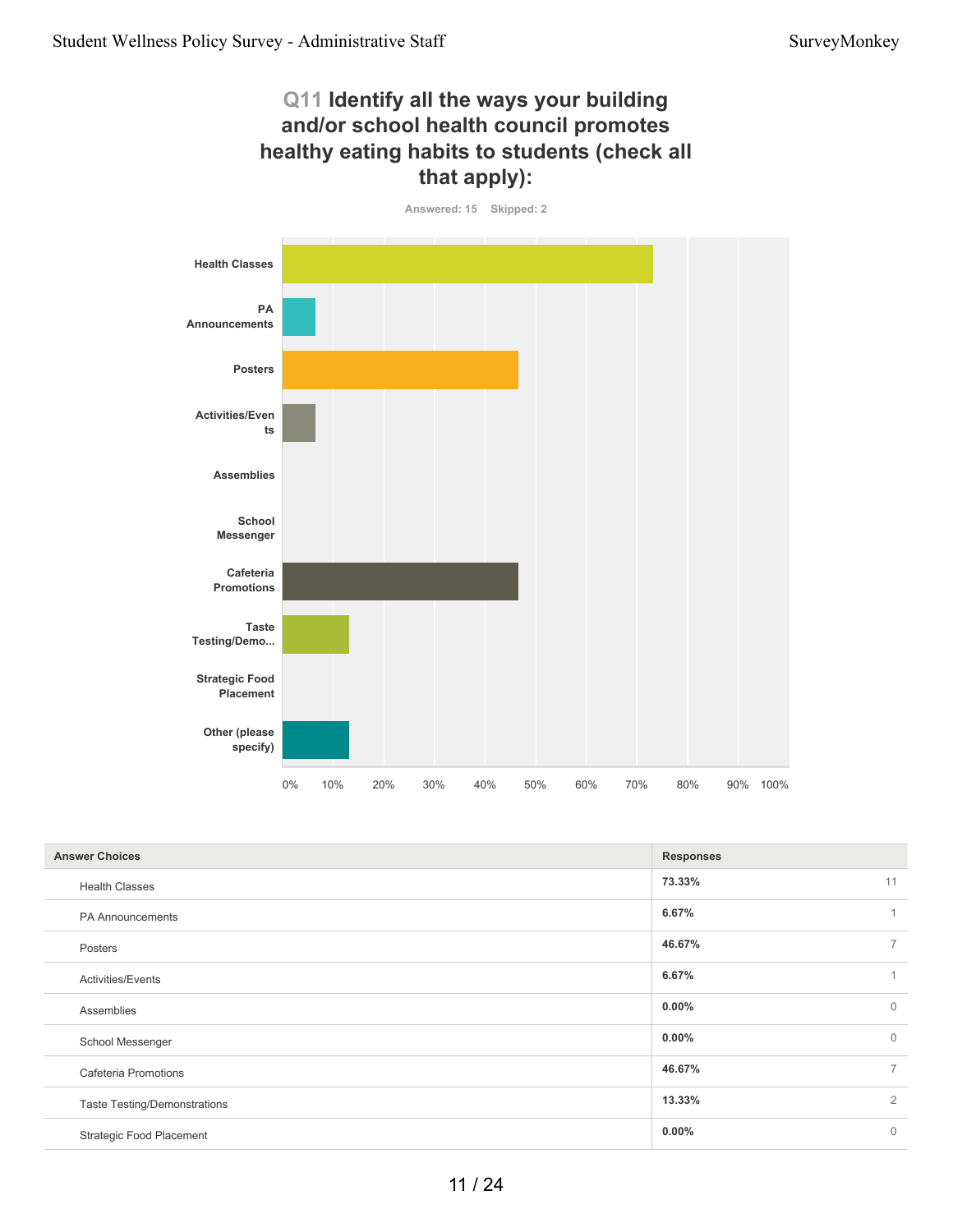#### Student Wellness Policy Survey - Administrative Staff Survey Monkey

| Other (please specify) | 13.33% |  |
|------------------------|--------|--|
| Total Respondents: 15  |        |  |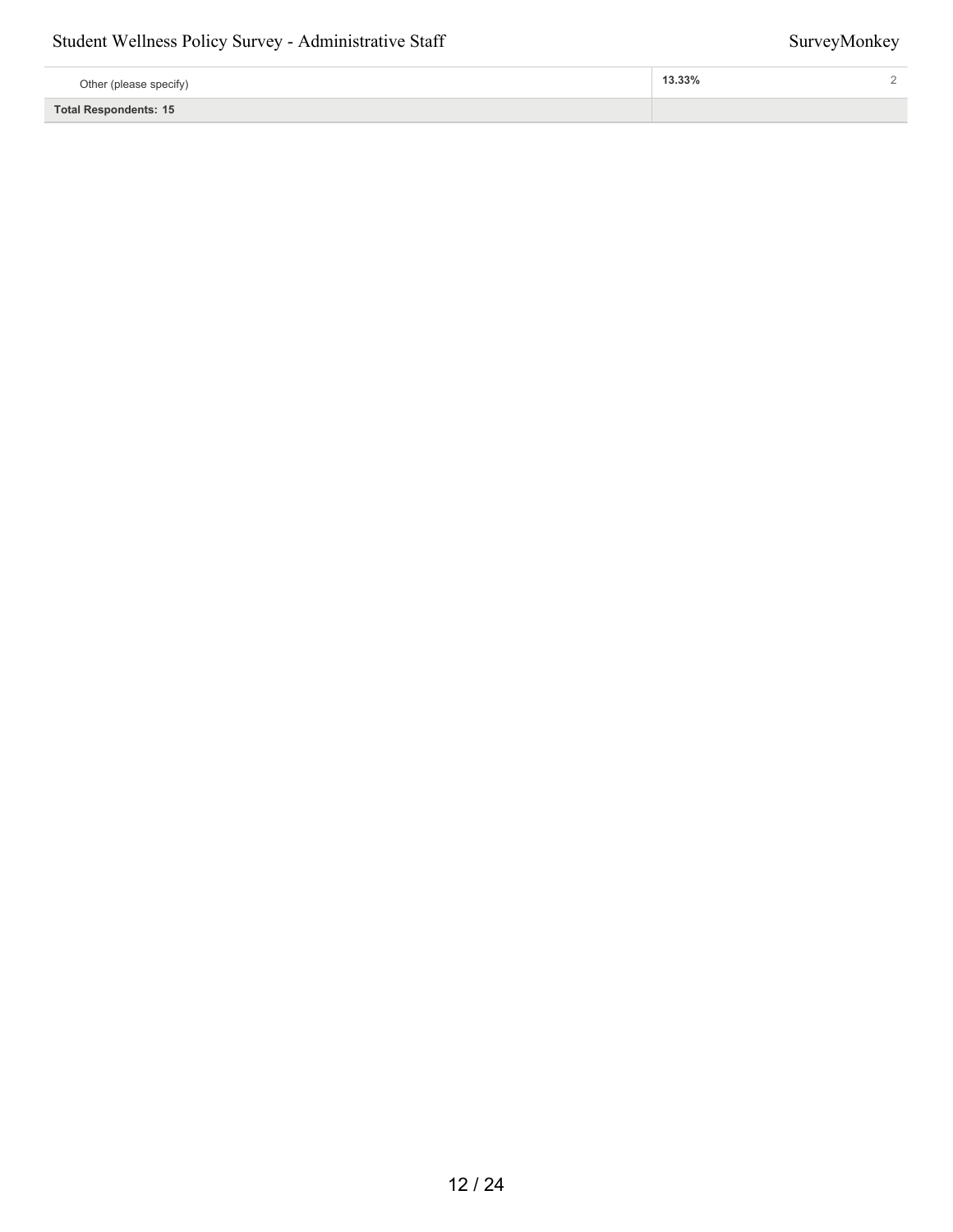#### **Q12 Rate the extent to which, on average, your building and/or school health council provides activities, events or announcements on healthy eating habits.**

**Answered: 16 Skipped: 1**



| <b>Answer Choices</b> | <b>Responses</b>         |
|-----------------------|--------------------------|
| Daily                 | $0.00\%$<br>$\mathbf 0$  |
| Weekly                | 6.25%<br>$\overline{A}$  |
| Monthly               | $0.00\%$<br>$\mathbf 0$  |
| 1-2 Times per Year    | 43.75%<br>$\overline{7}$ |
| Never                 | $\overline{2}$<br>12.50% |
| Don't Know            | 37.50%<br>6              |
| <b>Total</b>          | 16                       |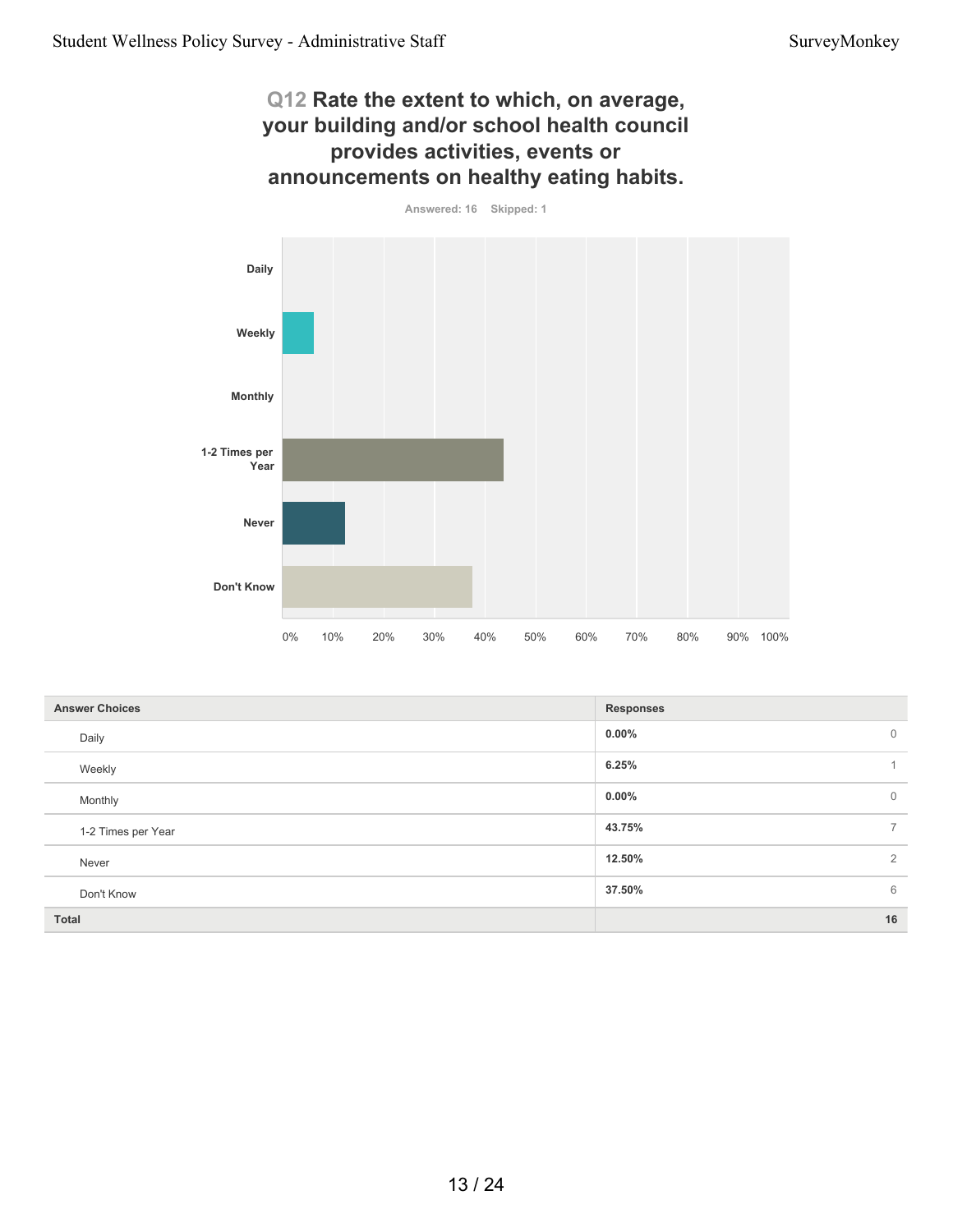## **Q13 What best describes your perception regarding the extent to which teachers in your building provide candy and/or other unhealthy food items to students as a reward?**



| <b>Answer Choices</b>         | <b>Responses</b>        |
|-------------------------------|-------------------------|
| Daily                         | 21.43%<br>3             |
| Weekly                        | 35.71%<br>5             |
| Monthly                       | 35.71%<br>5             |
| Never                         | 7.14%                   |
| Not Allowed per Building Rule | $0.00\%$<br>$\mathbf 0$ |
| <b>Total</b>                  | 14                      |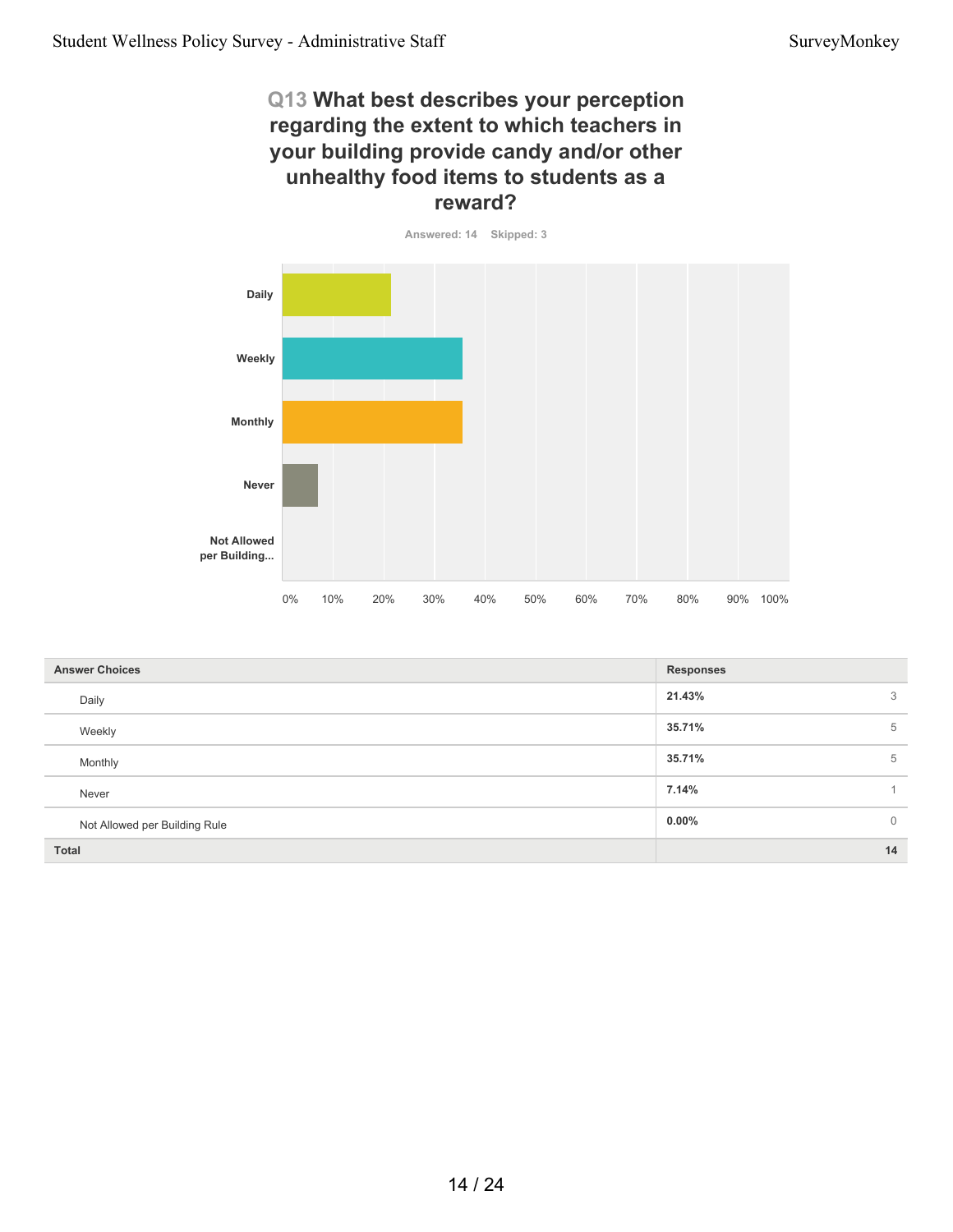# **Q14 What best describes your perception regarding the extent to which teachers in your building allow students to bring bottled water to class throughout the day.**



| <b>Answer Choices</b> | <b>Responses</b>           |
|-----------------------|----------------------------|
| Daily                 | 15<br>100.00%              |
| Weekly                | $0.00\%$<br>$\overline{0}$ |
| Monthly               | $0.00\%$<br>$\overline{0}$ |
| Never                 | $0.00\%$<br>$\overline{0}$ |
| <b>Total</b>          | 15                         |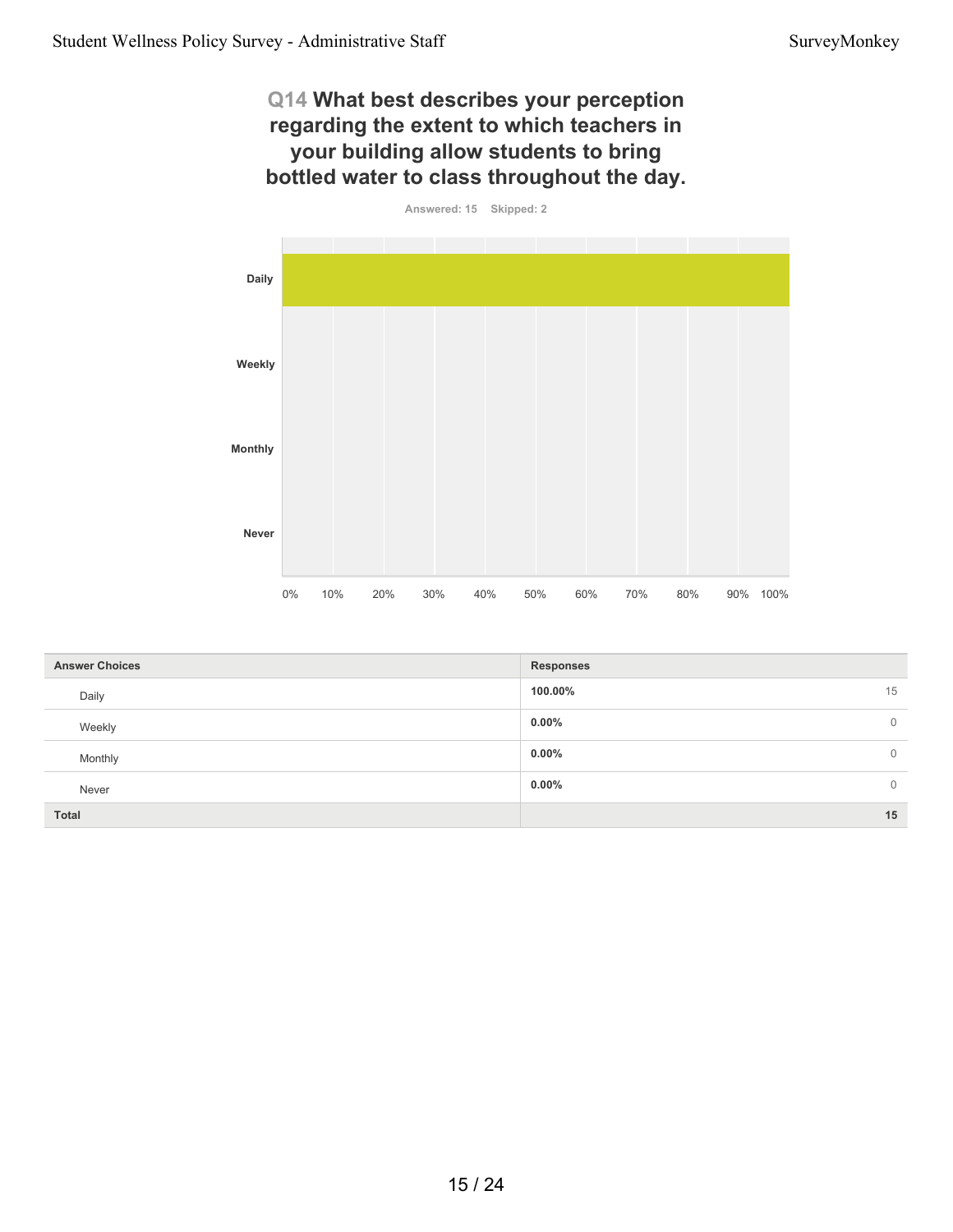

# **Q15 Students have access to free water in the cafeteria.**

| <b>Answer Choices</b> | <b>Responses</b> |
|-----------------------|------------------|
| Yes                   | 43.75%           |
| <b>No</b>             | 37.50%<br>6      |
| Don't Know            | 18.75%<br>3      |
| <b>Total</b>          | 16               |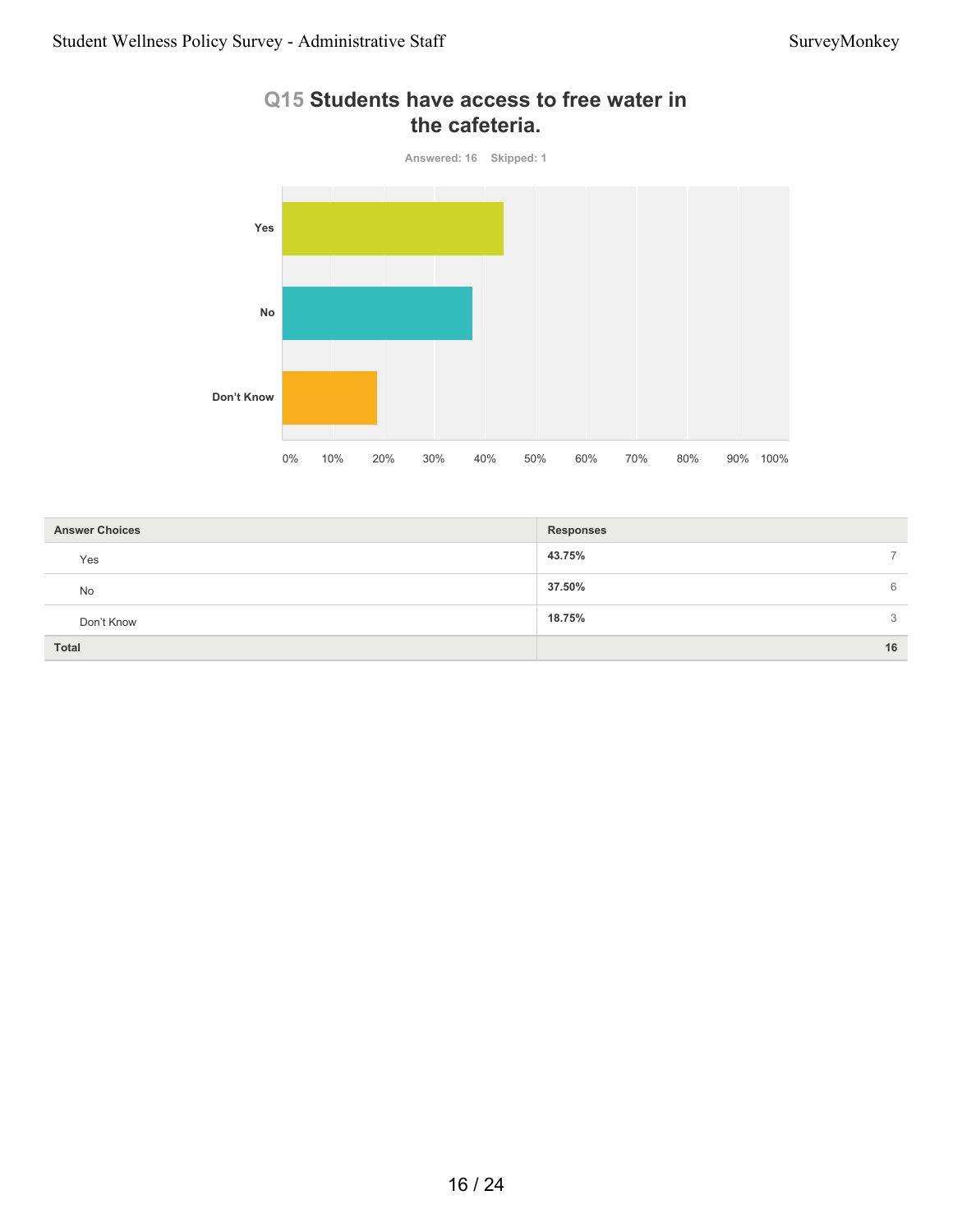#### **Q16 Rate the extent to which you and/or the teachers in your building hold class/grade level/team parties during the school year.**



| <b>Answer Choices</b> | <b>Responses</b> |
|-----------------------|------------------|
| Never                 | 6.67%            |
| Monthly               | 20.00%<br>3      |
| <b>Marking Period</b> | 33.33%<br>5      |
| Semester              | 20.00%<br>3      |
| Annually              | 3<br>20.00%      |
| Total                 | 15               |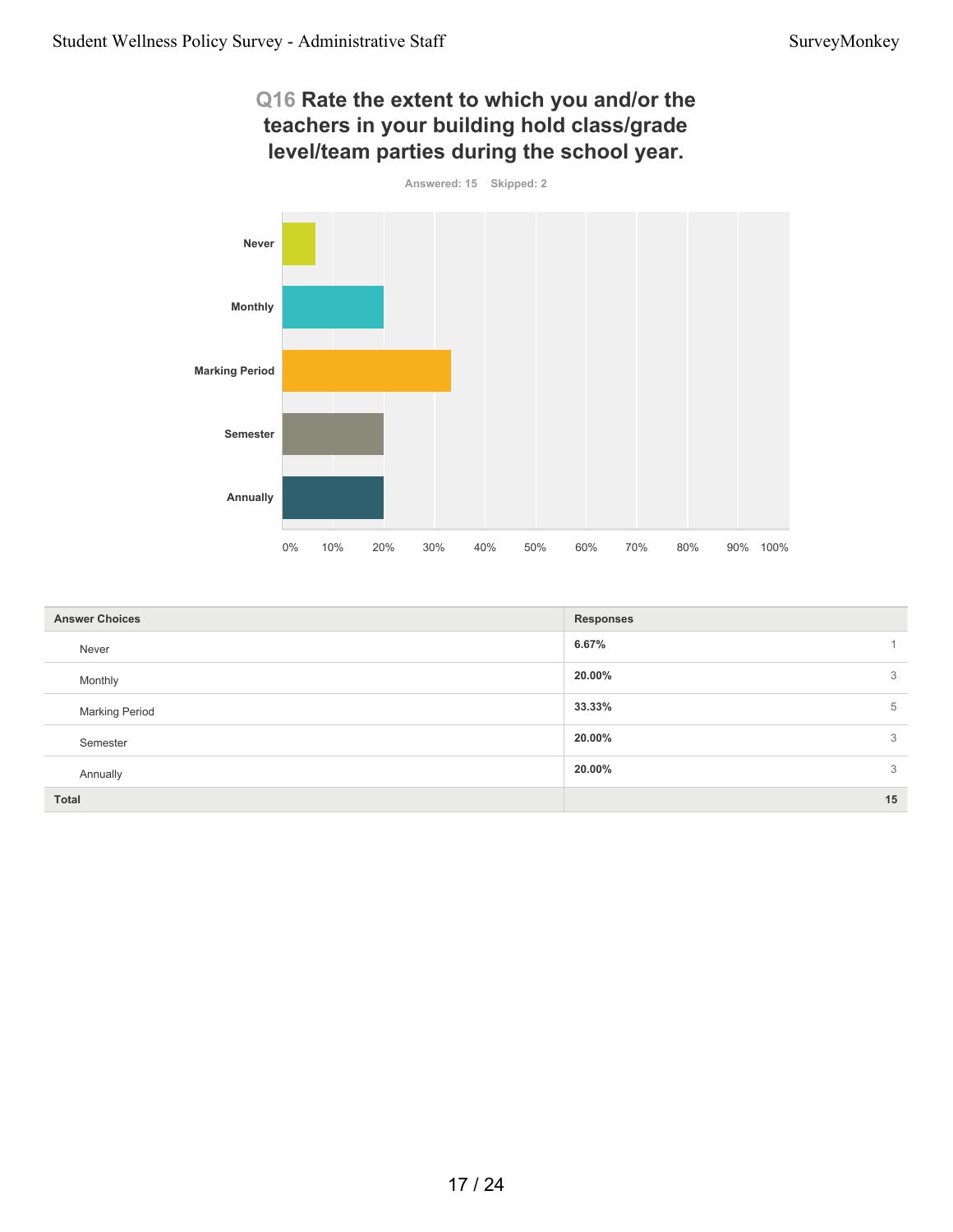

| Q17 Class/grade level/team parties are     |
|--------------------------------------------|
| conducted in my building for the following |
| reasons (check all that apply):            |

| <b>Answer Choices</b>               | <b>Responses</b>         |
|-------------------------------------|--------------------------|
| Not applicable                      | 12.50%<br>$\overline{2}$ |
| <b>Birthdays</b>                    | 6.25%                    |
| Holidays                            | 8<br>50.00%              |
| Seasons                             | 6.25%                    |
| 100th Day Celebration               | 25.00%<br>$\overline{4}$ |
| Class Reward                        | 43.75%<br>$\overline{7}$ |
| End of Quarter/Semester/End of Year | 5<br>31.25%              |
| Other (please specify)              | 25.00%<br>$\overline{4}$ |
| <b>Total Respondents: 16</b>        |                          |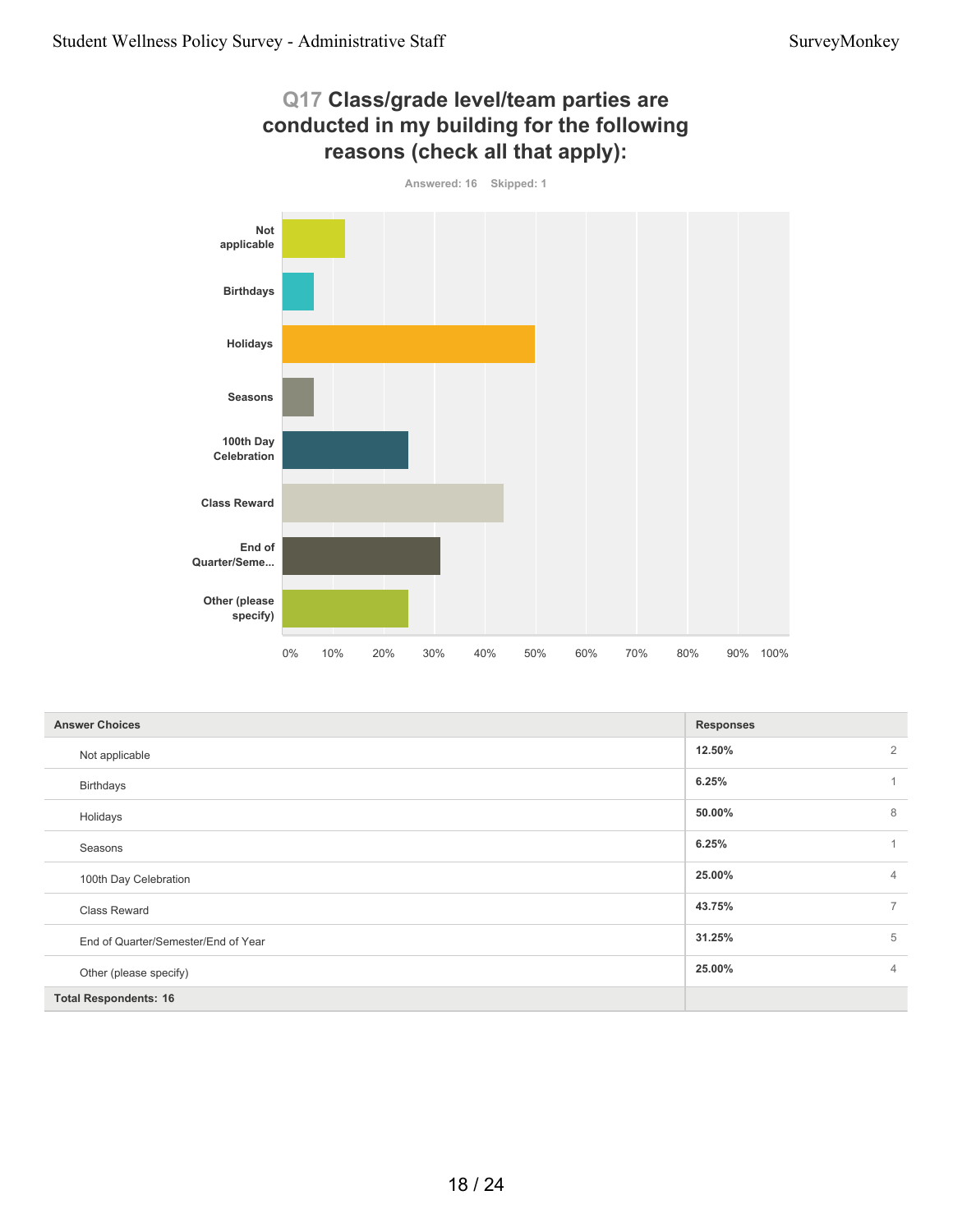# **Q18 Rate the extent to which you and/or the teachers in your building set limits on the amount of unhealthy food choices students may consume during class/grade level/team parties.**



| <b>Answer Choices</b> | <b>Responses</b>         |
|-----------------------|--------------------------|
| Always                | 25.00%<br>$\overline{4}$ |
| Frequently            | 18.75%<br>3              |
| Sometimes             | 18.75%<br>3              |
| Never                 | 18.75%<br>3              |
| Not Applicable        | 3<br>18.75%              |
| Total                 | 16                       |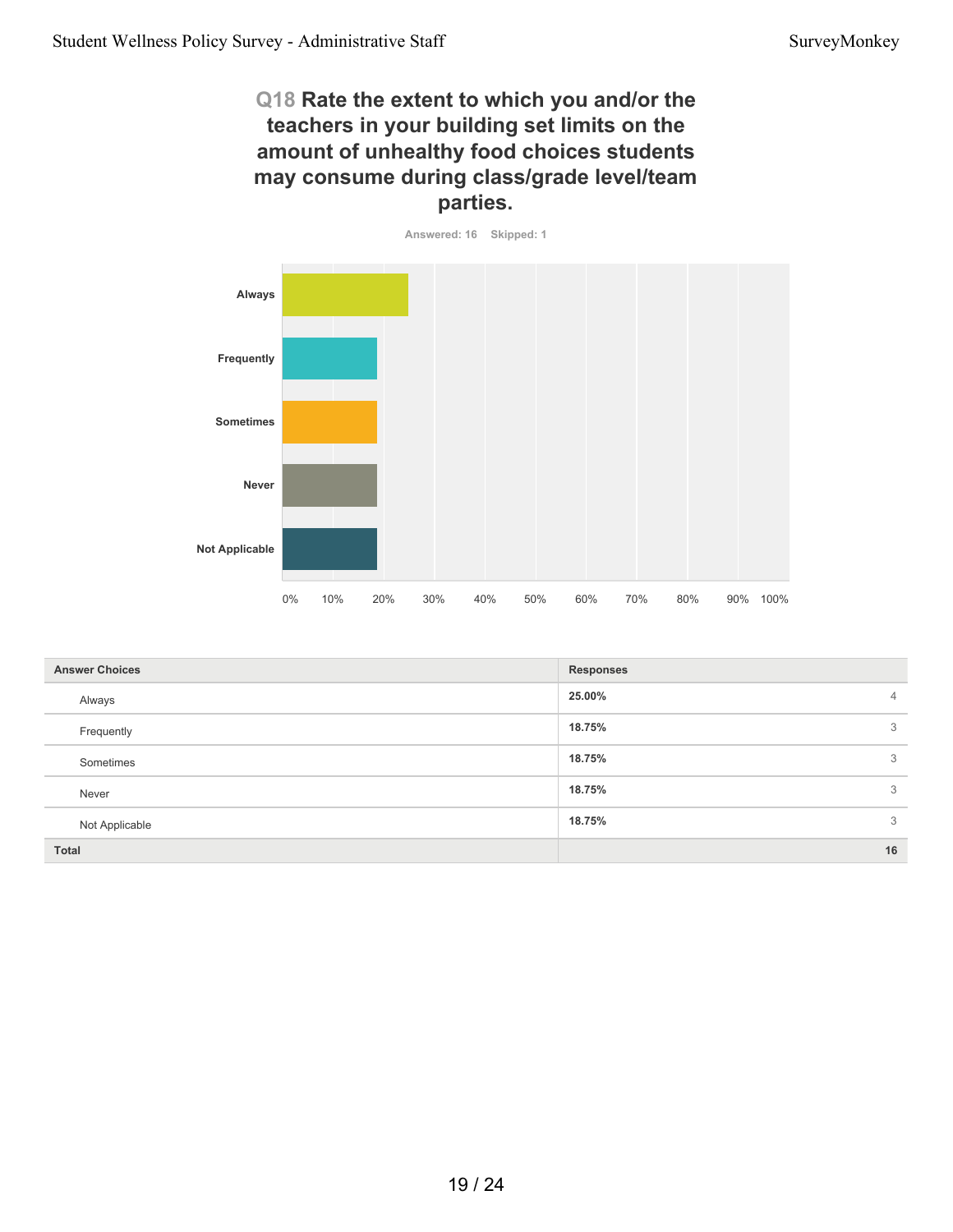**Sometimes**

**Frequently**

# **Q19 Rate the extent to which you and/or your teachers use the loss of recess as a disciplinary tool. Answered: 16 Skipped: 1 Not Applicable Never Rarely**

| <b>Answer Choices</b> | <b>Responses</b> |
|-----------------------|------------------|
| Not Applicable        | 62.50%<br>10     |
| Never                 | 6.25%            |
| Rarely                | 6.25%            |
| Sometimes             | 6.25%            |
| Frequently            | 18.75%<br>3      |
| Total                 | 16               |

0% 10% 20% 30% 40% 50% 60% 70% 80% 90% 100%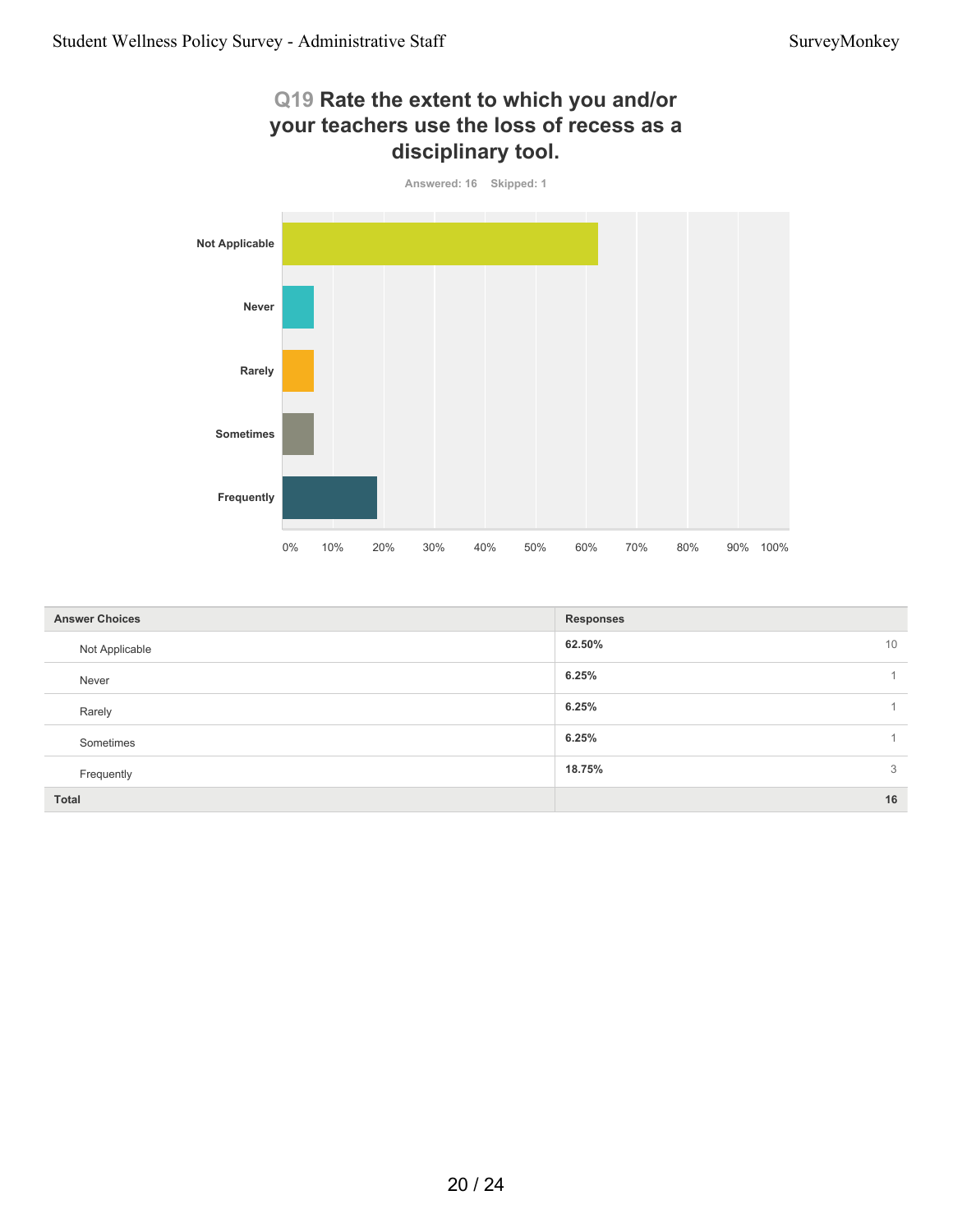# **Q20 School organizations, clubs, athletic and/or extra-curricular activities in my building rely solely/heavily on candy/food fundraisers to support their activities.**

**Answered: 16 Skipped: 1**



| <b>Answer Choices</b>    | <b>Responses</b>         |
|--------------------------|--------------------------|
| <b>Strongly Agree</b>    | 6.25%                    |
| Agree                    | 18.75%<br>3              |
| <b>Disagree</b>          | 25.00%<br>$\overline{4}$ |
| <b>Strongly Disagree</b> | 31.25%<br>5              |
| Not Applicable           | 3<br>18.75%              |
| <b>Total</b>             | 16                       |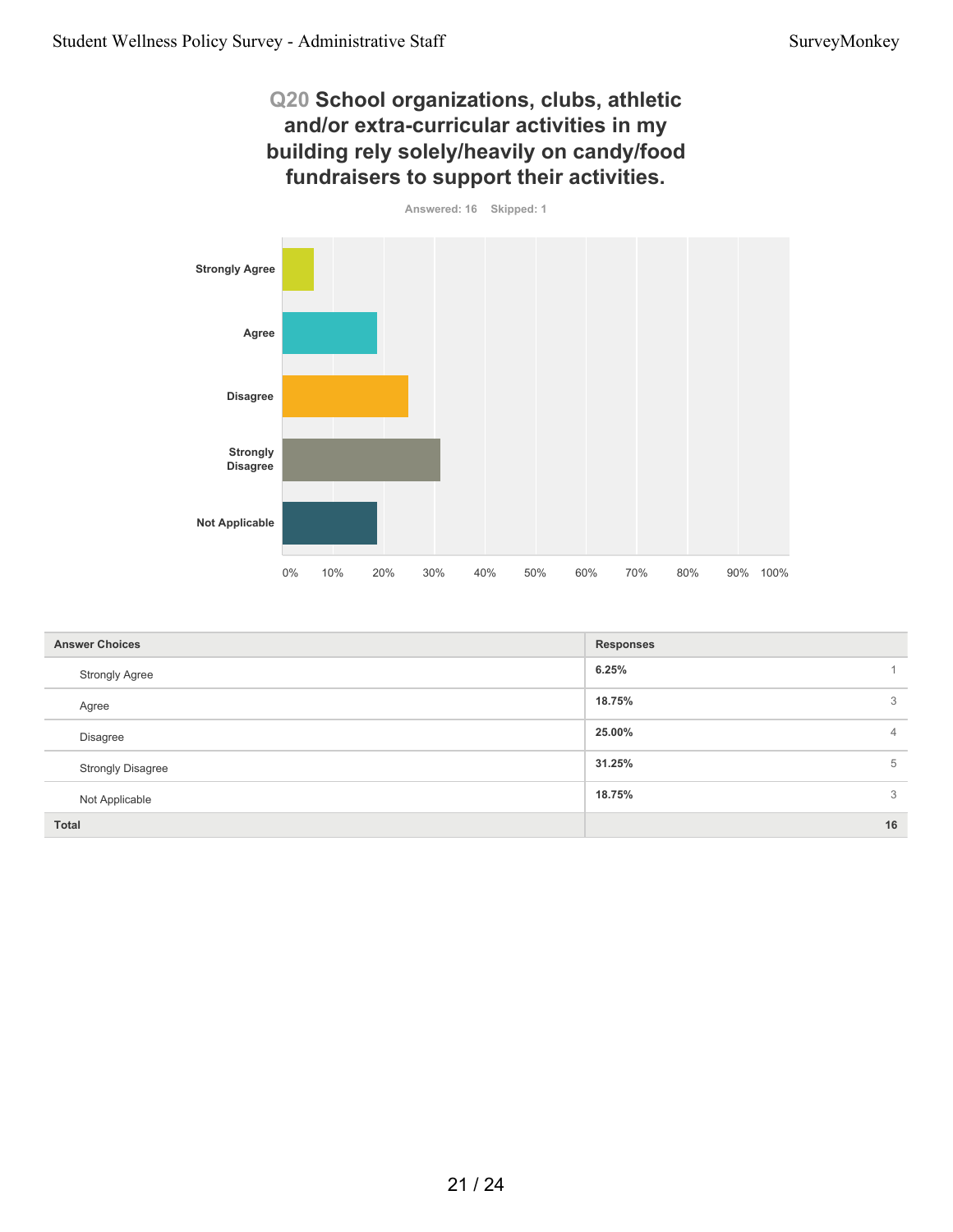**Q21 School organizations, clubs, athletics and/or extra-curricular activities in my building could replace candy/food fundraisers with healthier food options or non-food merchandise and still meet the needs of these organizations.**



| <b>Answer Choices</b>    | <b>Responses</b>         |
|--------------------------|--------------------------|
| <b>Strongly Agree</b>    | 6.25%                    |
| Agree                    | 31.25%<br>5              |
| Disagree                 | 12.50%<br>$\overline{2}$ |
| <b>Strongly Disagree</b> | 6.25%                    |
| Not Applicable           | 43.75%<br>$\overline{ }$ |
| Total                    | 16                       |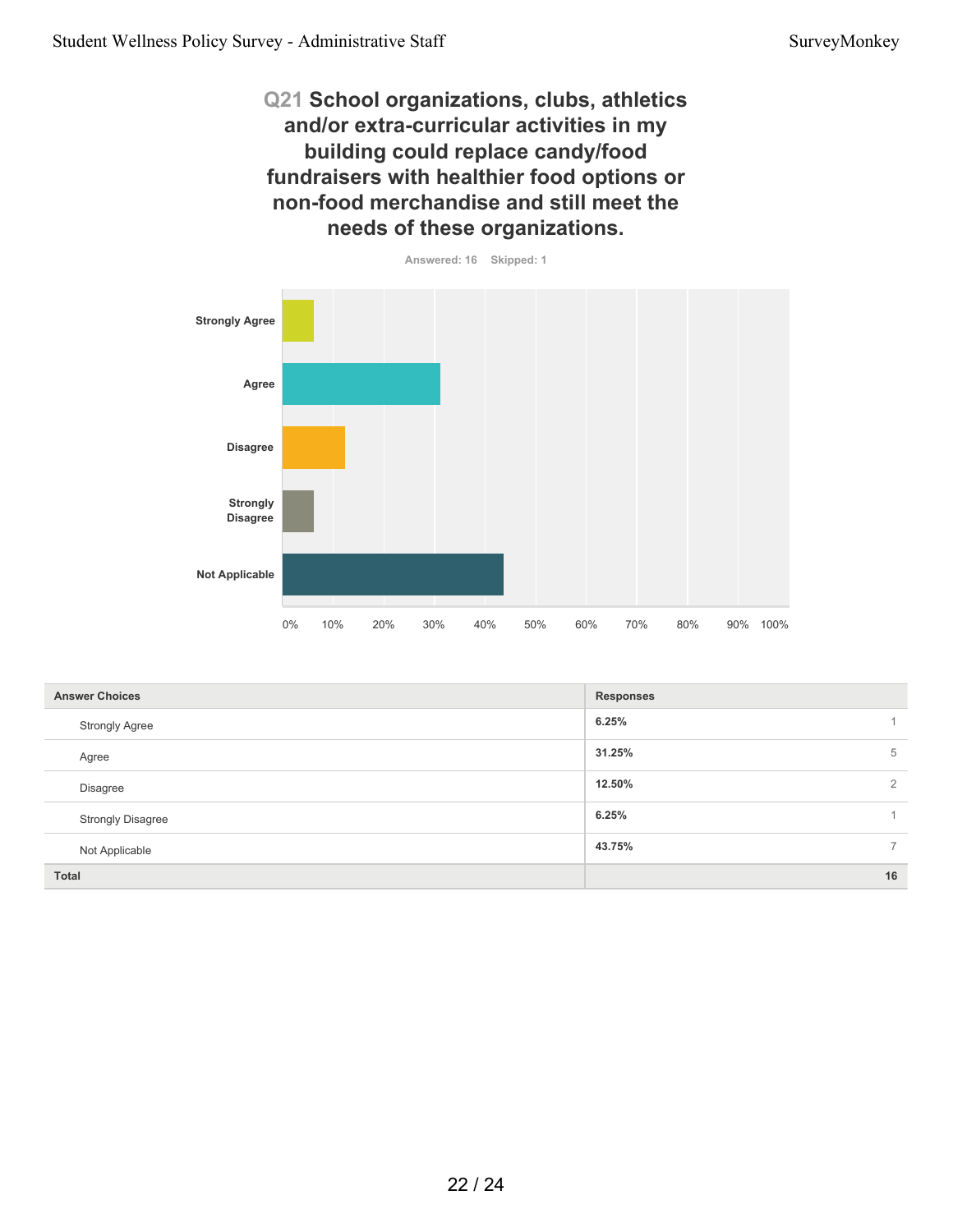**Q22 Estimate the total number of candy/food fundraisers that are conducted in your building each year. Consider only those candy/food fundraisers that students would sell to their peers and which can be consumed during the school day. School day is defined as 30 minutes before the official start of the school day up until 30 minutes after the official end of the school day.**



| <b>Answer Choices</b> | <b>Responses</b> |                |
|-----------------------|------------------|----------------|
| $0 - 5$               | 18.75%           | 3              |
| $6 - 10$              | 25.00%           | $\overline{4}$ |
| $11 - 15$             | $0.00\%$         | $\overline{0}$ |
| $15+$                 | 12.50%           | $\overline{2}$ |
| Not Applicable        | 43.75%           | $7^{\circ}$    |
| Total                 |                  | 16             |

**Answered: 16 Skipped: 1**